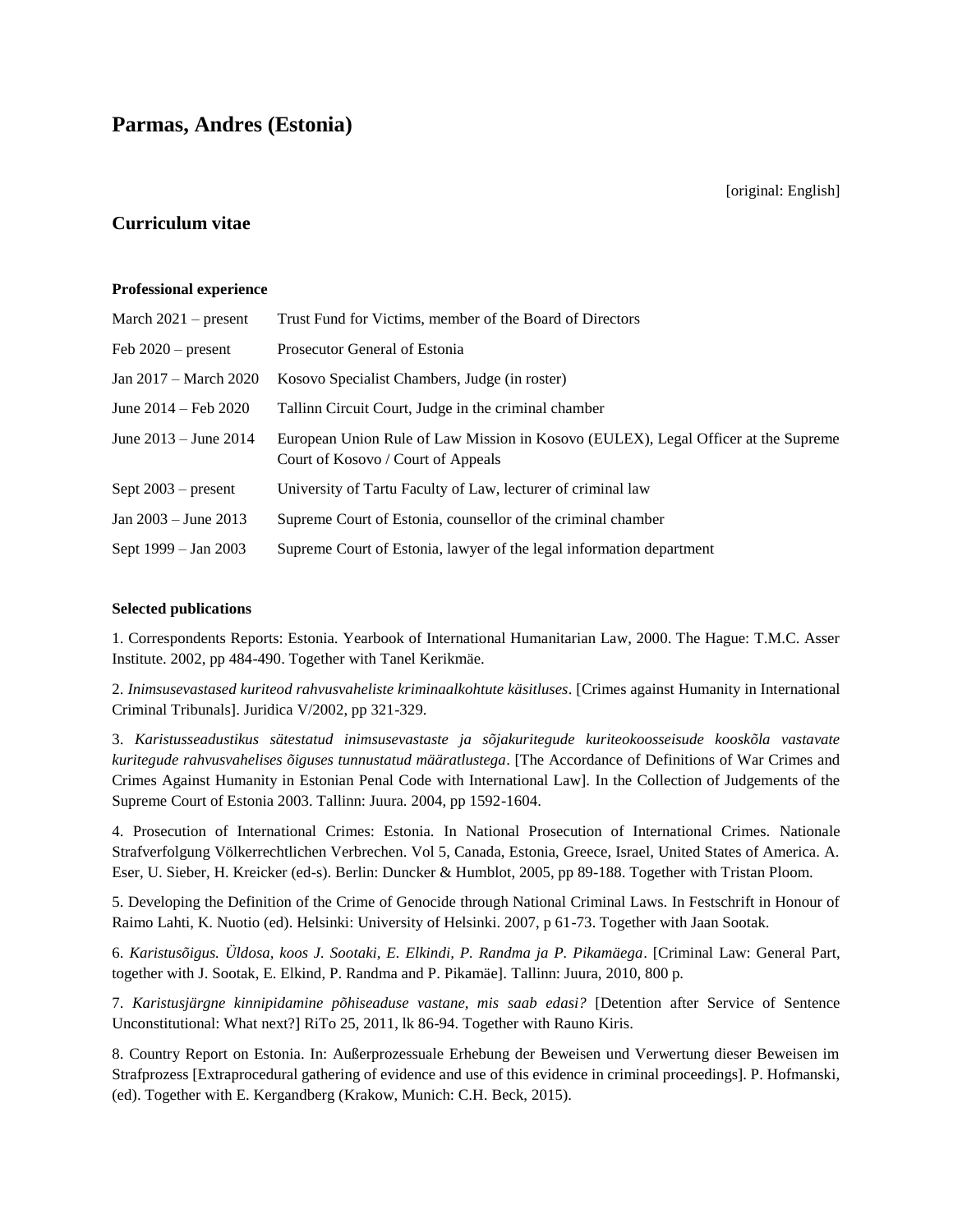9. Country Report on Estonia. In: The Crime of Aggression: A Commentary. C. Kress, S. Barriga (ed-s). (Cambridge: Cambridge University Press, 2017).

10. *Karistusõigus. Üldosa, II väljaanne koos J. Sootaki, E. Elkindi, P. Randma ja P. Pikamäega*. [Criminal Law: General Part, 2<sup>nd</sup> edition together with J. Sootak, E. Elkind, P. Randma and P. Pikamäe]. Tallinn: Juura, 2018, 682 p.

11. Application of domestic criminal statutes in regard of international crimes. Baltic Yearbook of International Law Vol 17 (2019)

12. Responsibility of the superior according to Estonian Penal law and its compliance with International law. Juridica International Vol 28 (2019)

13. *VIII peatükk. Inimsuse ja rahvusvahelise julgeoleku vastased süüteod. Karistusseadustik. Kommenteeritud väljaanne*. [VIII Chapter. Crimes Against Humanity and International Security. In: Penal Code. A Commentary] J. Sootak and P. Pikamäe (ed-s). (Tallinn: Juura, 2021). Together with J. Tehver.

#### **Selected conference papers**

| <b>July 2005</b> | Crimes Against Humanity: Dogmatics and Analysis of Respective Cases in<br>Estonian Courts, Baltic Summer Academy of International Humanitarian Law,<br>Jäneda, Estonian Red Cross                                          |
|------------------|----------------------------------------------------------------------------------------------------------------------------------------------------------------------------------------------------------------------------|
| Oct 2007         | Implementation of the norms of international criminal law in Estonian law, ICRC<br>Regional Seminar on The Role of the Judiciary in the Implementation of<br>International Humanitarian Law, Budapest, Hungary             |
| Aug 2010         | Jurisdiction principles in Estonian criminal law, international scientific<br>workgroup for conflicting criminal jurisdictions in organised crime cases,<br>Osnabrück, Germany                                             |
| Oct 2012         | The Perspectives of Sentencing Policies, 32 Estonian Lawyers' Days, Tartu,<br>Estonia                                                                                                                                      |
| Oct 2016         | The Limits of International Criminal Law, 34 Estonian Lawyers' Days, Tartu,<br>Estonia                                                                                                                                     |
| Nov 2018         | Application of Domestic Criminal Statutes in regard of International Crimes,<br>International Conference on Topical Issues of Crime of Genocide and Human<br>Rights Protection, Sukhumi State University, Tbilisi, Georgia |
| May 2020         | Short period of statutory limitations for criminal offences with a few grounds of<br>extension – Estonian perspective, European University Viadrina, Frankfurt a.O.,<br>Germany                                            |

#### **Membership in professional organizations**

| $2002$ – present | Member of Estonian Academic Society of Law                                             |
|------------------|----------------------------------------------------------------------------------------|
| $2007$ – present | Member of The Martens Society                                                          |
| $2017$ – present | Member of Arbeitskreis Völkerstrafrecht [working group for international criminal law] |